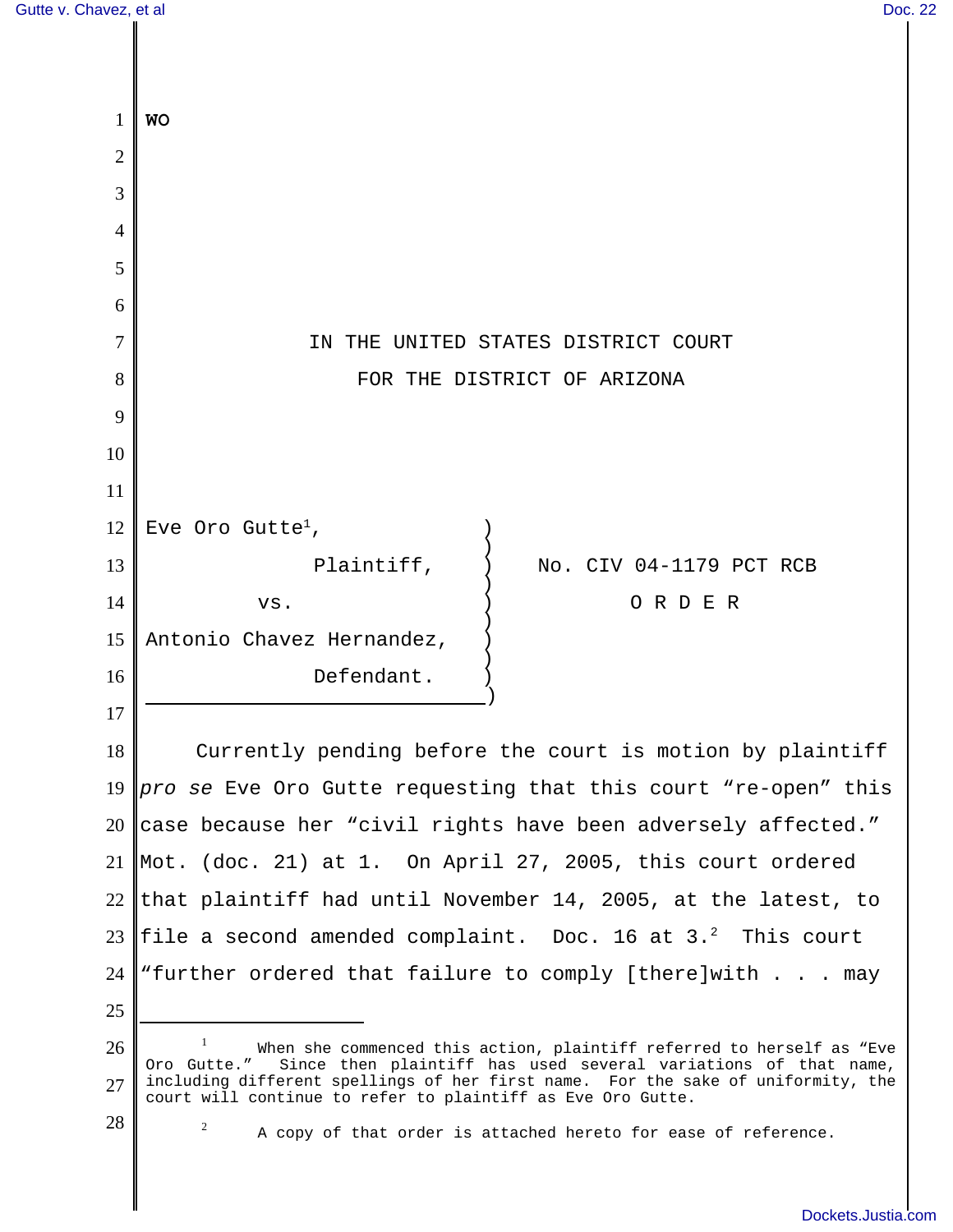1 result in the dismissal of Plaintiff's Complaint without 2 3 4 5 prejudice." Id. Lastly, the court ordered the Clerk of the Court to provide plaintiff with a copy of "'Filing a Complaint In Your Own Behalf[,]'" and according to the docket sheet, that was done. Id.

6 7 8 9 10 11 12 13 14 15 16 17 Nearly two and a half years later, when plaintiff failed to comply with that earlier order, on September 13, 2007, in a one sentence order, this court directed the Clerk of the Court to dismiss this present action without prejudice. Doc. 18. That same date, judgment was entered dismissing the "complaint and action without prejudice." Doc. 19. The docket sheet in this action indicates that on September 13, 2007, copies of that prior order and judgment were mailed to plaintiff Gutte at the address provided at her last known address. Quite recently, on March 18, 2010, the Clerk's Office again mailed plaintiff Gutte copies of this order and judgment at the address provided on this pending motion.

18 19 20 21 22 23 24 25 26 27 28 There are many reasons for denying the pending motion to "re-open." The court will briefly list the three most glaring reasons. First, there is no case to "re-open" as this case was dismissed without prejudice, as noted above, and plaintiff never filed a second amended complaint as the court required. Second, as the court explained in its April 27, 2005 order that complaint did not allege a statutory basis for this court's jurisdiction. In other words, plaintiff did not rely upon any statute authorizing this court to consider her case. Third, even without these deficiencies, there is no basis for plaintiff's motion to "re-open" this case

 $-2-$